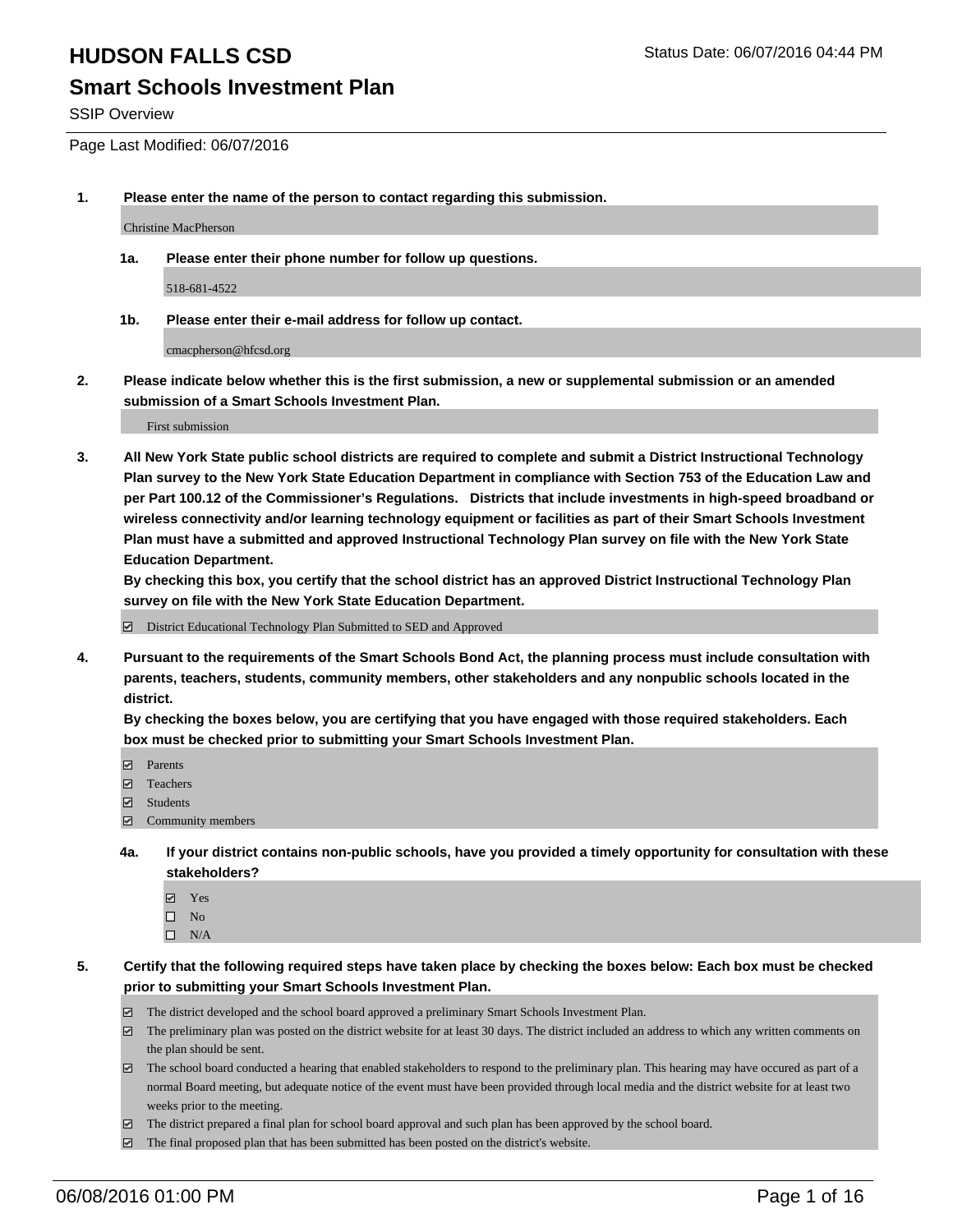### **Smart Schools Investment Plan**

SSIP Overview

Page Last Modified: 06/07/2016

**5a. Please upload the proposed Smart Schools Investment Plan (SSIP) that was posted on the district's website. Note that this should be different than your recently submitted Educational Technology Survey. The Final SSIP, as approved by the School Board, should also be posted on the website and remain there during the course of the projects contained therein.**

SMART SCHOOLS BOND ACT HFCSD March Final.docx

**6. Please enter an estimate of the total number of students and staff that will benefit from this Smart Schools Investment Plan based on the cumulative projects submitted to date.**

2,600

**7. An LEA/School District may partner with one or more other LEA/School Districts to form a consortium to pool Smart Schools Bond Act funds for a project that meets all other Smart School Bond Act requirements. Each school district participating in the consortium will need to file an approved Smart Schools Investment Plan for the project and submit a signed Memorandum of Understanding that sets forth the details of the consortium including the roles of each respective district.**

 $\Box$  The district plans to participate in a consortium to partner with other school district(s) to implement a Smart Schools project.

**8. Please enter the name and 6-digit SED Code for each LEA/School District participating in the Consortium.**

| <b>Partner LEA/District</b> | ISED BEDS Code |
|-----------------------------|----------------|
| (No Response)               | (No Response)  |

**9. Please upload a signed Memorandum of Understanding with all of the participating Consortium partners.** (No Response)

**10. Your district's Smart Schools Bond Act Allocation is:**

\$2,189,224

**11. Enter the budget sub-allocations by category that you are submitting for approval at this time. If you are not budgeting SSBA funds for a category, please enter 0 (zero.) If the value entered is \$0, you will not be required to complete that survey question.**

|                                       | Sub-         |
|---------------------------------------|--------------|
|                                       | Allocations  |
| <b>School Connectivity</b>            | $\mathbf 0$  |
| Connectivity Projects for Communities | $\Omega$     |
| Classroom Technology                  | 2,189,224    |
| Pre-Kindergarten Classrooms           | $\Omega$     |
| Replace Transportable Classrooms      | 0            |
| High-Tech Security Features           | 0            |
| <b>Totals:</b>                        | 2,189,224.00 |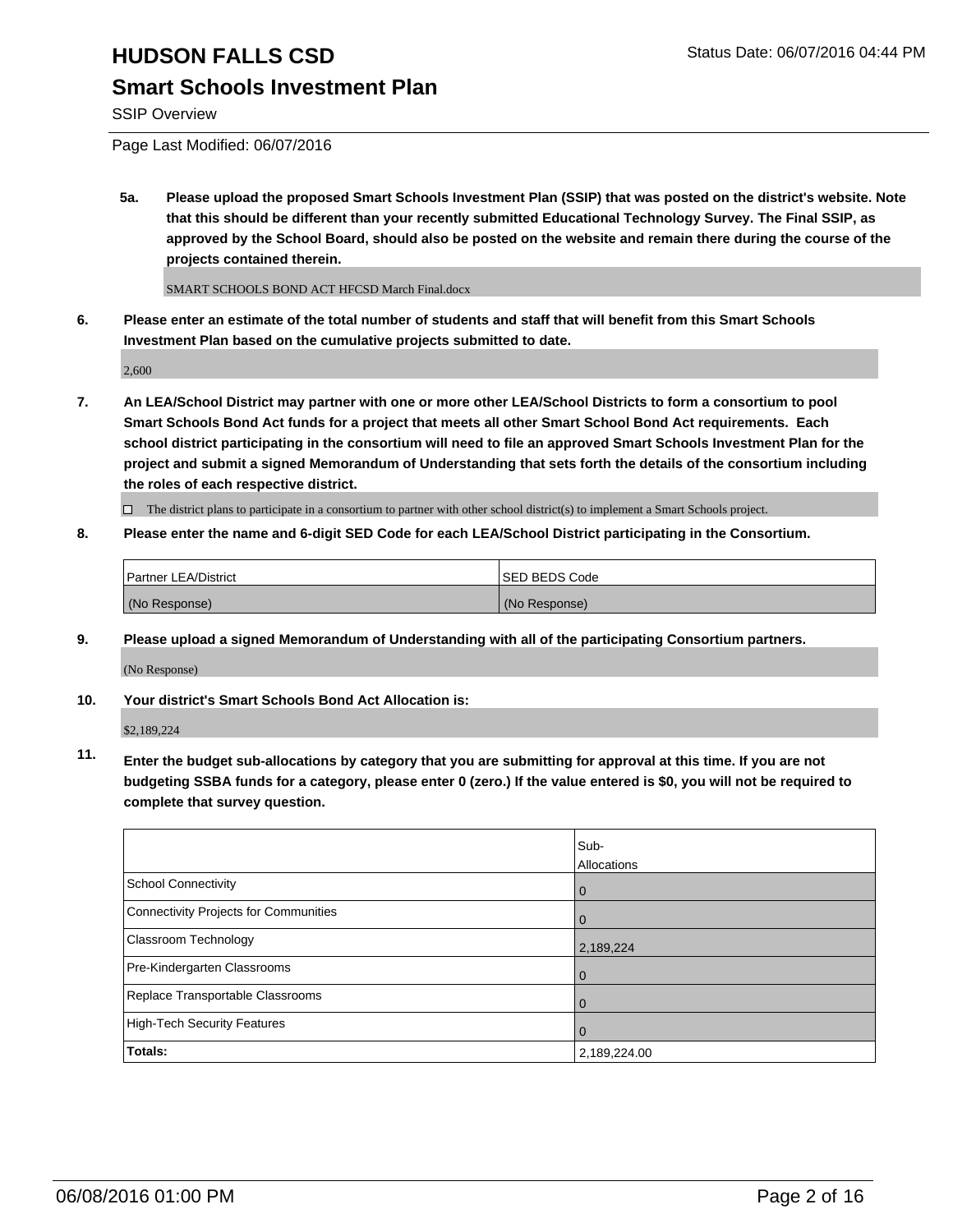# **HUDSON FALLS CSD** Status Date: 06/07/2016 04:44 PM **Smart Schools Investment Plan**

School Connectivity

Page Last Modified: 05/31/2016

- **1. In order for students and faculty to receive the maximum benefit from the technology made available under the Smart Schools Bond Act, their school buildings must possess sufficient connectivity infrastructure to ensure that devices can be used during the school day. Smart Schools Investment Plans must demonstrate that:**
	- **sufficient infrastructure that meets the Federal Communications Commission's 100 Mbps per 1,000 students standard currently exists in the buildings where new devices will be deployed, or**
	- **is a planned use of a portion of Smart Schools Bond Act funds, or**
	- **is under development through another funding source.**

**Smart Schools Bond Act funds used for technology infrastructure or classroom technology investments must increase the number of school buildings that meet or exceed the minimum speed standard of 100 Mbps per 1,000 students and staff within 12 months. This standard may be met on either a contracted 24/7 firm service or a "burstable" capability. If the standard is met under the burstable criteria, it must be:**

**1. Specifically codified in a service contract with a provider, and**

**2. Guaranteed to be available to all students and devices as needed, particularly during periods of high demand, such as computer-based testing (CBT) periods.**

**Please describe how your district already meets or is planning to meet this standard within 12 months of plan submission.**

(No Response)

- **1a. If a district believes that it will be impossible to meet this standard within 12 months, it may apply for a waiver of this requirement, as described on the Smart Schools website. The waiver must be filed and approved by SED prior to submitting this survey.**
	- $\Box$  By checking this box, you are certifying that the school district has an approved waiver of this requirement on file with the New York State Education Department.

### **2. Connectivity Speed Calculator (Required)**

|                         | Number of<br>Students | Multiply by<br>100 Kbps | Divide by 1000 Current Speed<br>to Convert to<br>Required<br>Speed in Mb | lin Mb           | Expected<br>Speed to be<br>Attained Within   Required<br>12 Months | <b>Expected Date</b><br><b>When</b><br>Speed Will be<br><b>Met</b> |
|-------------------------|-----------------------|-------------------------|--------------------------------------------------------------------------|------------------|--------------------------------------------------------------------|--------------------------------------------------------------------|
| <b>Calculated Speed</b> | l (No<br>Response)    | (No Response)           | (No<br>Response)                                                         | (No<br>Response) | (No<br>Response)                                                   | l (No<br>Response)                                                 |

**3. Briefly describe how you intend to use Smart Schools Bond Act funds for high-speed broadband and/or wireless connectivity projects in school buildings.**

(No Response)

**4. Briefly describe the linkage between the district's District Instructional Technology Plan and the proposed projects. (There should be a link between your response to this question and your response to Question 1 in Part E. Curriculum and Instruction "What are the district's plans to use digital connectivity and technology to improve teaching and learning?)**

(No Response)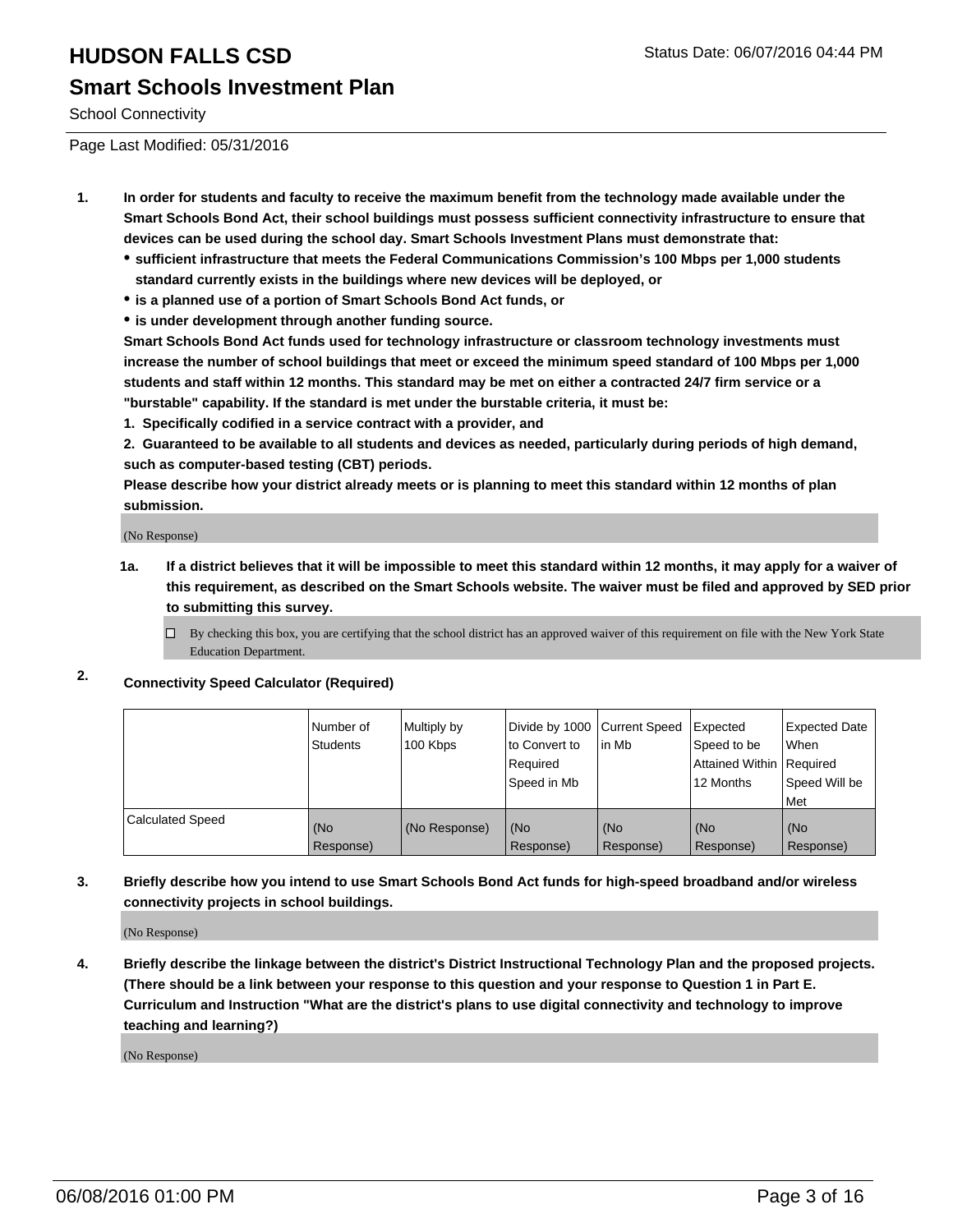## **HUDSON FALLS CSD** Status Date: 06/07/2016 04:44 PM **Smart Schools Investment Plan**

School Connectivity

Page Last Modified: 05/31/2016

**5. If the district wishes to have students and staff access the Internet from wireless devices within the school building, or in close proximity to it, it must first ensure that it has a robust Wi-Fi network in place that has sufficient bandwidth to meet user demand.**

**Please describe how you have quantified this demand and how you plan to meet this demand.**

(No Response)

**6. As indicated on Page 5 of the guidance, the Office of Facilities Planning will have to conduct a preliminary review of all capital projects, including connectivity projects.**

| Project Number |  |
|----------------|--|
| (No Response)  |  |

**7. Certain high-tech security and connectivity infrastructure projects may be eligible for an expedited review process as determined by the Office of Facilities Planning.**

**Was your project deemed eligible for streamlined review?**

(No Response)

**8. Include the name and license number of the architect or engineer of record.**

| <b>Name</b>   | License Number |
|---------------|----------------|
| (No Response) | (No Response)  |

**9. If you are submitting an allocation for School Connectivity complete this table. Note that the calculated Total at the bottom of the table must equal the Total allocation for this category that you entered in the SSIP Overview overall budget.** 

|                                            | Sub-          |
|--------------------------------------------|---------------|
|                                            | Allocation    |
| Network/Access Costs                       | (No Response) |
| <b>Outside Plant Costs</b>                 | (No Response) |
| School Internal Connections and Components | (No Response) |
| Professional Services                      | (No Response) |
| Testing                                    | (No Response) |
| <b>Other Upfront Costs</b>                 | (No Response) |
| <b>Other Costs</b>                         | (No Response) |
| Totals:                                    |               |

| Select the allowable expenditure | Item to be purchased | Quantity      | Cost per Item | <b>Total Cost</b> |
|----------------------------------|----------------------|---------------|---------------|-------------------|
| type.                            |                      |               |               |                   |
| Repeat to add another item under |                      |               |               |                   |
| each type.                       |                      |               |               |                   |
| (No Response)                    | (No Response)        | (No Response) | (No Response) | (No Response)     |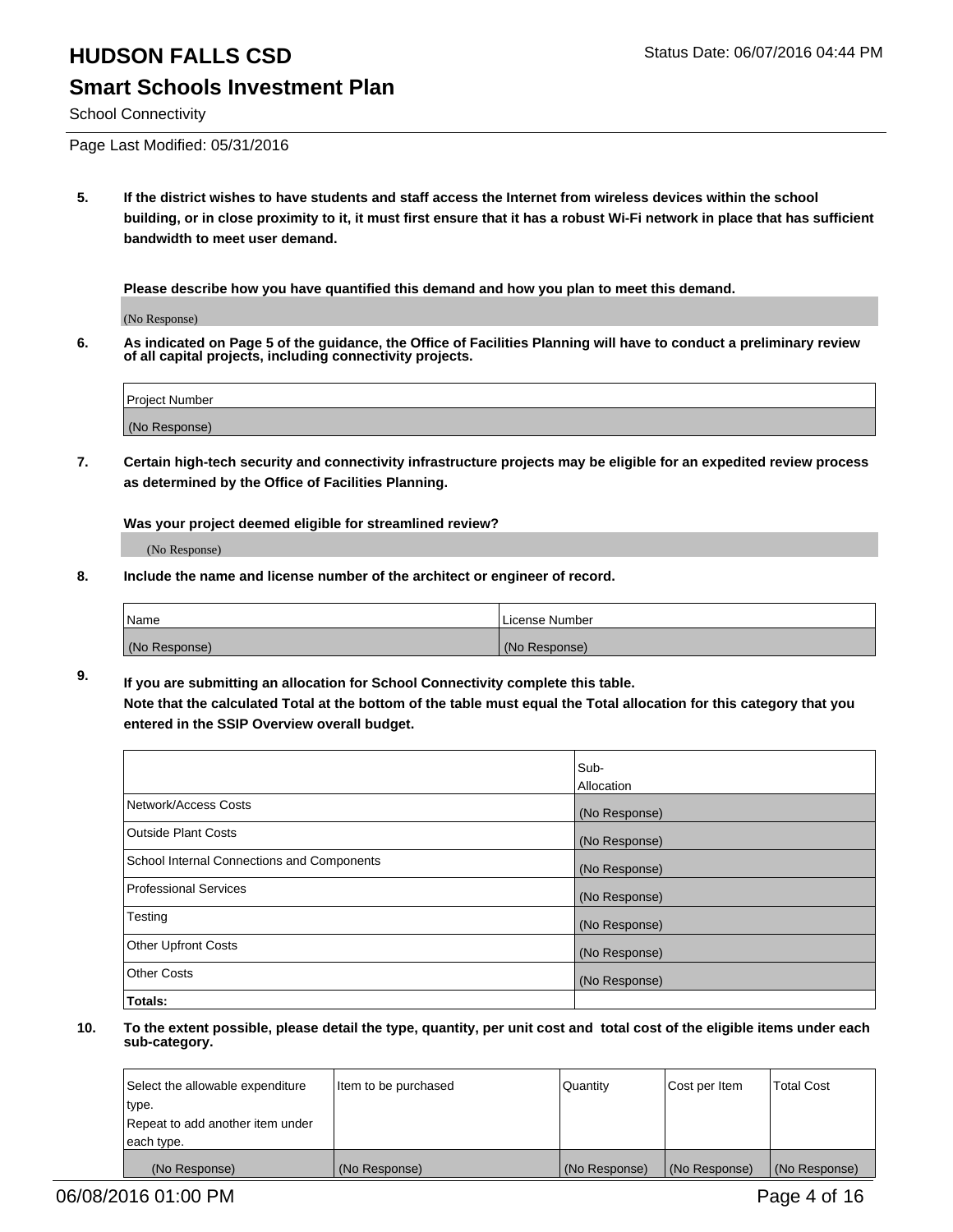### **Smart Schools Investment Plan**

Community Connectivity (Broadband and Wireless)

Page Last Modified: 05/31/2016

**1. Briefly describe how you intend to use Smart Schools Bond Act funds for high-speed broadband and/or wireless connectivity projects in the community.**

(No Response)

**2. Please describe how the proposed project(s) will promote student achievement and increase student and/or staff access to the Internet in a manner that enhances student learning and/or instruction outside of the school day and/or school building.**

(No Response)

**3. Community connectivity projects must comply with all the necessary local building codes and regulations (building and related permits are not required prior to plan submission).**

 $\Box$  I certify that we will comply with all the necessary local building codes and regulations.

**4. Please describe the physical location of the proposed investment.**

(No Response)

**5. Please provide the initial list of partners participating in the Community Connectivity Broadband Project, along with their Federal Tax Identification (Employer Identification) number.**

| Project Partners | <b>IFederal ID#</b> |
|------------------|---------------------|
| (No Response)    | (No Response)       |

**6. If you are submitting an allocation for Community Connectivity, complete this table.**

**Note that the calculated Total at the bottom of the table must equal the Total allocation for this category that you entered in the SSIP Overview overall budget.**

|                                    | Sub-Allocation |
|------------------------------------|----------------|
| Network/Access Costs               | (No Response)  |
| Outside Plant Costs                | (No Response)  |
| Tower Costs                        | (No Response)  |
| <b>Customer Premises Equipment</b> | (No Response)  |
| Professional Services              | (No Response)  |
| Testing                            | (No Response)  |
| <b>Other Upfront Costs</b>         | (No Response)  |
| Other Costs                        | (No Response)  |
| Totals:                            |                |

| Select the allowable expenditure | Item to be purchased | Quantity      | Cost per Item | <b>Total Cost</b> |
|----------------------------------|----------------------|---------------|---------------|-------------------|
| type.                            |                      |               |               |                   |
| Repeat to add another item under |                      |               |               |                   |
| each type.                       |                      |               |               |                   |
| (No Response)                    | (No Response)        | (No Response) | (No Response) | (No Response)     |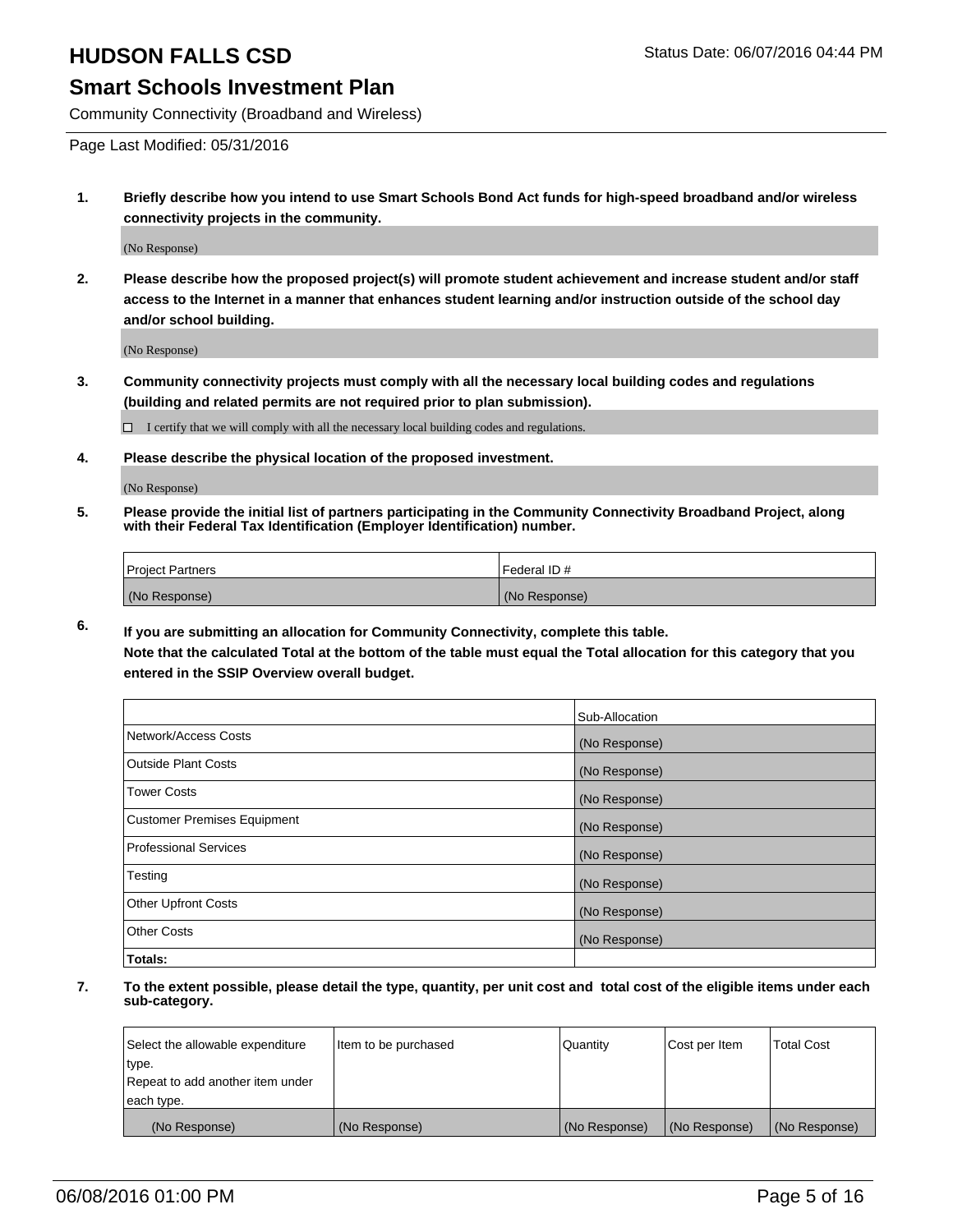### **Smart Schools Investment Plan**

Classroom Learning Technology

Page Last Modified: 06/07/2016

**1. In order for students and faculty to receive the maximum benefit from the technology made available under the Smart Schools Bond Act, their school buildings must possess sufficient connectivity infrastructure to ensure that devices can be used during the school day. Smart Schools Investment Plans must demonstrate that sufficient infrastructure that meets the Federal Communications Commission's 100 Mbps per 1,000 students standard currently exists in the buildings where new devices will be deployed, or is a planned use of a portion of Smart Schools Bond Act funds, or is under development through another funding source.**

**Smart Schools Bond Act funds used for technology infrastructure or classroom technology investments must increase the number of school buildings that meet or exceed the minimum speed standard of 100 Mbps per 1,000 students and staff within 12 months. This standard may be met on either a contracted 24/7 firm service or a "burstable" capability. If the standard is met under the burstable criteria, it must be:**

**1. Specifically codified in a service contract with a provider, and**

**2. Guaranteed to be available to all students and devices as needed, particularly during periods of high demand, such as computer-based testing (CBT) periods.**

**Please describe how your district already meets or is planning to meet this standard within 12 months of plan submission.**

The network broadband bandwidth coming into the district is 1Gb. Connectivity between schools is 10Gb. Within the 6 district buildings, connectivity is 1 Gb. Contracted Internet access or CIR for the district is 80Mbps provided through NERIC with plans to increase to 250Mbps Summer 2016.

| <b>INETWORK BROADBAND BANDWIDTH</b>                                              | Minimum Capacity (Expressed in Mb or Gb) | <b>Maximum Capacity</b><br>(Expressed in Mb or Gb) |
|----------------------------------------------------------------------------------|------------------------------------------|----------------------------------------------------|
| Network Bandwidth: Incoming connection TO<br>district schools (WAN)              | Gb                                       | 1 Gb                                               |
| Internal Network Bandwidth: Connections<br><b>BETWEEN</b> school buildings (LAN) | $10$ Gb                                  | 10 <sub>Gb</sub>                                   |
| Bandwidth: Connections WITHIN school<br>buildings (LAN)                          | Gb                                       | 1 Gb                                               |

#### **1a. If a district believes that it will be impossible to meet this standard within 12 months, it may apply for a waiver of this requirement, as described on the Smart Schools website. The waiver must be filed and approved by SED prior to submitting this survey.**

By checking this box, you are certifying that the school district has an approved waiver of this requirement on file with the New York State Education Department.

### **2. Connectivity Speed Calculator (Required)**

|                  | Number of<br>Students | Multiply by<br>100 Kbps | Divide by 1000 Current Speed<br>lto Convert to<br>l Reauired<br>Speed in Mb | lin Mb | Expected<br>Speed to be<br>Attained Within   Required<br>12 Months | Expected Date<br>When<br>Speed Will be<br>l Met |
|------------------|-----------------------|-------------------------|-----------------------------------------------------------------------------|--------|--------------------------------------------------------------------|-------------------------------------------------|
| Calculated Speed | 2.370                 | 237,000                 | 237                                                                         | 80     | 250                                                                | 8/1/16                                          |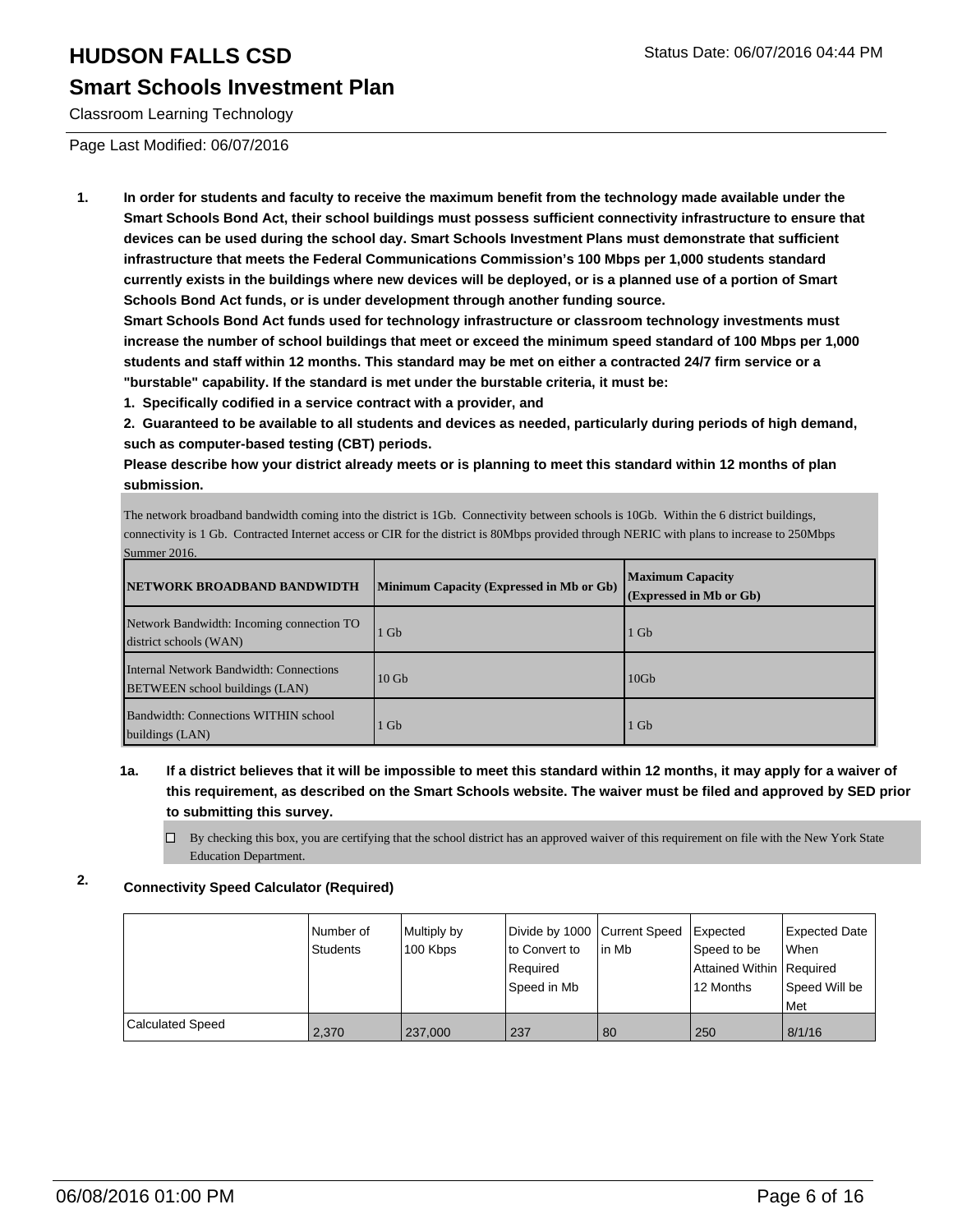### **Smart Schools Investment Plan**

Classroom Learning Technology

Page Last Modified: 06/07/2016

**3. If the district wishes to have students and staff access the Internet from wireless devices within the school building, or in close proximity to it, it must first ensure that it has a robust Wi-Fi network in place that has sufficient bandwidth to meet user demand.**

**Please describe how you have quantified this demand and how you plan to meet this demand.**

248 wireless access points are in use throughout all six buildings in the district with 100% coverage in all instructional spaces. The district has 802.11N networking protocols implemented. Cisco is our Wireless LAN controller with centralized control, management and troubleshooting features. Port speed of all district switches are 1Gb. With over 700 thin client devices, 600 laptops and 200 full client teacher stations deployed, we are currently meeting the demand for network access.

Plans are underway to transition from a thin client, terminal server network to a virtual cloud-based wi-fi network with our current grades 6-8 one to one implementation. Current bandwidth of 80Mbps is meeting the needs of our Middle School of 650 students. The 2016-2017 rollout will expand to our High School and Intermediate School with an update to our bandwidth being the only prerequisite for student and staff access.

**4. All New York State public school districts are required to complete and submit an Instructional Technology Plan survey to the New York State Education Department in compliance with Section 753 of the Education Law and per Part 100.12 of the Commissioner's Regulations.**

**Districts that include educational technology purchases as part of their Smart Schools Investment Plan must have a submitted and approved Instructional Technology Plan survey on file with the New York State Education Department.**

- By checking this box, you are certifying that the school district has an approved Instructional Technology Plan survey on file with the New York State Education Department.
- **5. Describe the devices you intend to purchase and their compatibility with existing or planned platforms or systems. Specifically address the adequacy of each facility's electrical, HVAC and other infrastructure necessary to install and support the operation of the planned technology.**

The proposed devices include servers, laptops, desktops, tablets, SMART interactive whiteboards, flat panel displays, CISCO telepresence displays and makerspace technologies. All proposed purchases are refreshes or in addition to what we currently lease and/or own with the exception of makerspace technologies and video telepresence. Once server refresh and network bandwidth upgrades are fully functional, all intended purchases integrate into the current existing network.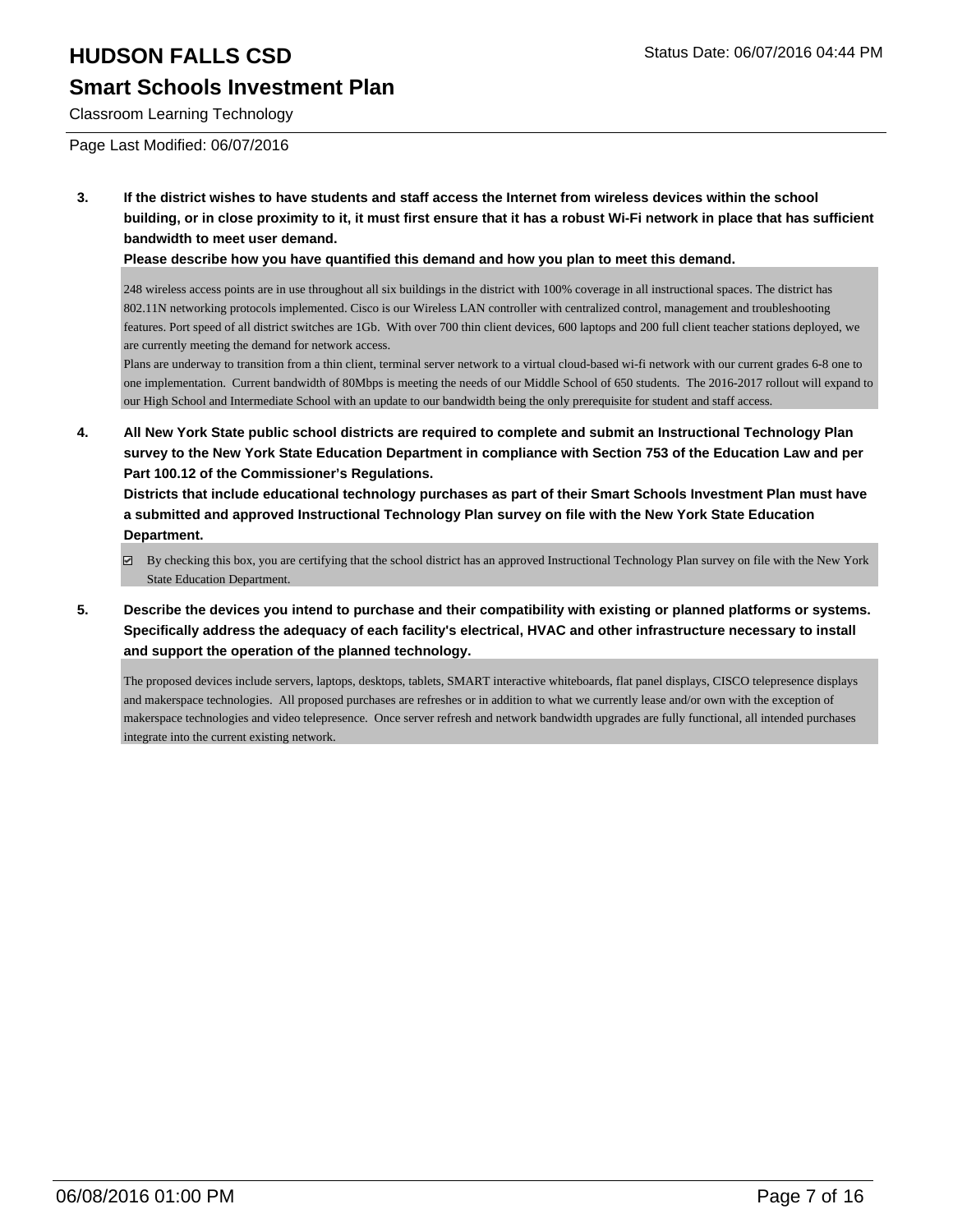### **Smart Schools Investment Plan**

Classroom Learning Technology

Page Last Modified: 06/07/2016

- **6. Describe how the proposed technology purchases will:**
	- **> enhance differentiated instruction;**
	- **> expand student learning inside and outside the classroom;**
	- **> benefit students with disabilities and English language learners; and**
	- **> contribute to the reduction of other learning gaps that have been identified within the district.**

**The expectation is that districts will place a priority on addressing the needs of students who struggle to succeed in a rigorous curriculum. Responses in this section should specifically address this concern and align with the district's Instructional Technology Plan (in particular Question 2 of E. Curriculum and Instruction: "Does the district's instructional technology plan address the needs of students with disabilities to ensure equitable access to instruction, materials and assessments?" and Question 3 of the same section: "Does the district's instructional technology plan address the provision of assistive technology specifically for students with disabilities to ensure access to and participation in the general curriculum?"**

Proposed technology purchases will allow the district to expand its current 1:1 implementation to students in staff in grades 9-12 and PreK-5 . In addition, the above proposed purchases will also take into consideration the need for curriculum enrichment opportunities throughout the district. The proposed 1:1 expansion will continue to address the needs of all UPK-12 learners by offering a unique customized educational experience for all HFCSD students. Furthermore, equitable access to network resources during the school day will allow both teachers and staff to take full advantage of the instructional tools best suited for PreK-12 environments. The current 1:1 implementation in grades 6-8 has proven, given the proper professional development, teachers are making the shift to a more inquiry based, collaborative and interactive learning environments. Students are receiving differentiated instruction on a daily basis through a variety of district licensed instructional softwares and Web 2.0 tools that address individual learning needs. Teachers are participating in the necessary training in lesson pedagogy that allow for multiple pathways to their identified learning outcomes. Students with disabilities are being given access to unique devices and softwares such as iPads and laptops with Word Q, Dragonspeak and Solo 6. The IT Dept. works closely with our CSE Chairs to address the specific needs and supports of this student population. We meet all the technical requirements for the NYSAA. ELL students, as well, have individual access to mobile devices that assist in their language acquisition and ability to translate course content. The administrative support and infrastructure is sound and in place for the next phase of expanding our goal of ubiquitous access to technology as outlined in the technology plan.

**7. Where appropriate, briefly describe how the proposed technology purchases will enhance ongoing communication with parents and other stakeholders and help the district facilitate technology-based regional partnerships, including distance learning and other efforts.**

Through the continued support of Boces and Neric, HFCSD is proposing the addition of 5 telepresence systems in our primary and secondary environments. Expanding our virtual field trip capabilities will allow both students and staff access to content and experts not available in a traditional school setting. Extending our ability to communicate via recorded video or video calls with parents and students furthers the goal of connecting in multiple modalities. All students and staff, regardless of academic program, have the potential to benefit from the addition of two-way, fully interactive programs.

Our current Distlance Learning room is fully opertaional with 61 students receiving content in this space. Plans to expand the use of this facility to after school hours and summer access are currently undnerway with our regional Boces.

HFCSD also recognizes the value of ongoing communication via a variety of devices and modalities. Proposed purchases and installation of flat panel displays both in and out of district will allow us to have a presence around and outside of our campus. Ongoing information and resources will be made available via these digital devices.

Expanding out 1:1 computing environment will also enhance ongoing communication with parents. With PD already centered around web-based platforms such as GAFE, we are experiencing an increase in parent communication and understanding of student expectations.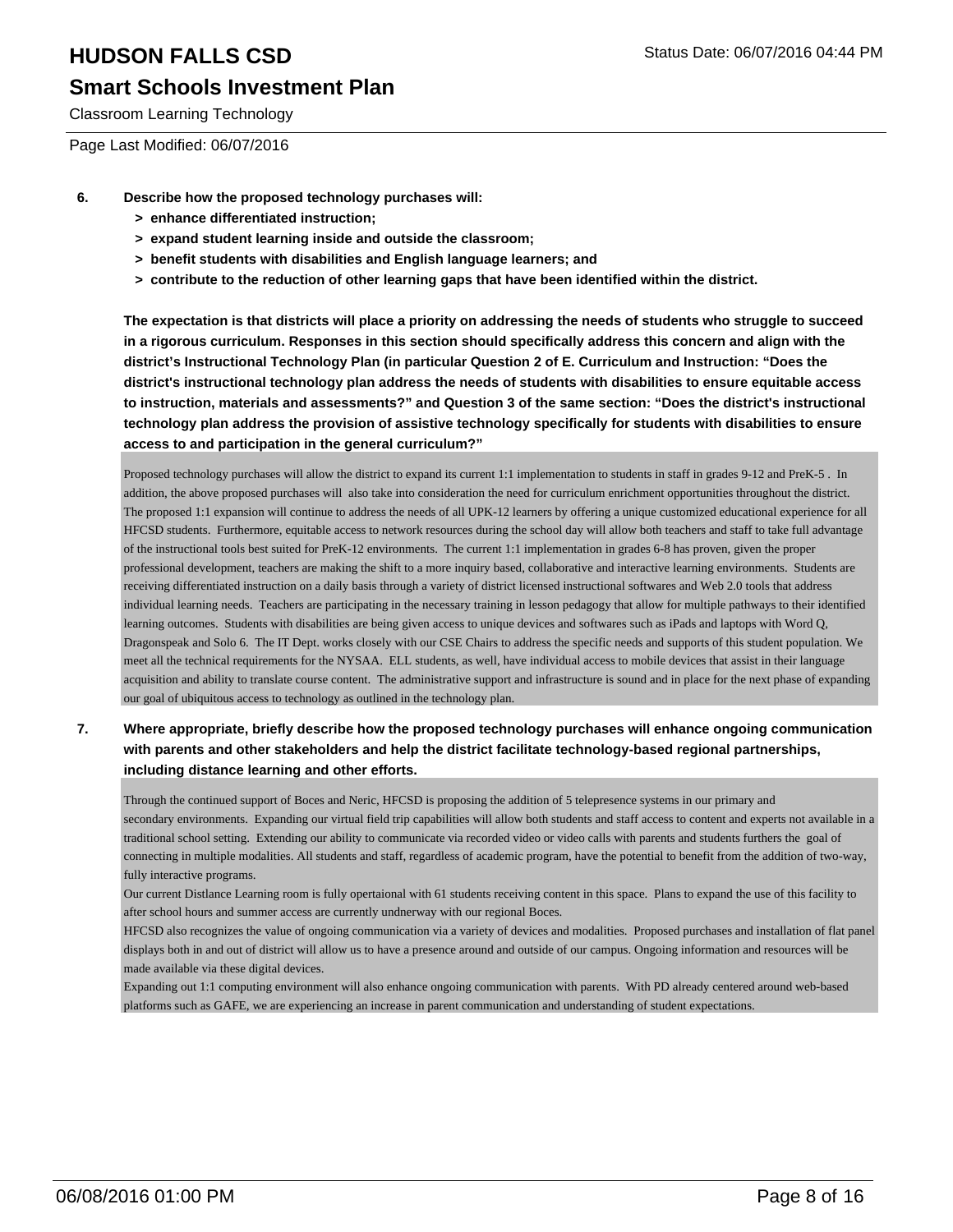## **HUDSON FALLS CSD** Status Date: 06/07/2016 04:44 PM **Smart Schools Investment Plan**

Classroom Learning Technology

Page Last Modified: 06/07/2016

**8. Describe the district's plan to provide professional development to ensure that administrators, teachers and staff can employ the technology purchased to enhance instruction successfully.**

**Note: This response should be aligned and expanded upon in accordance with your district's response to Question 1 of F. Professional Development of your Instructional Technology Plan: "Please provide a summary of professional development offered to teachers and staff, for the time period covered by this plan, to support technology to enhance teaching and learning. Please include topics, audience and method of delivery within your summary."**

The professional development plan will be to provide continued support of matching meaningful instructional tools with curricular goals as outlined in the districts PDP plan and ITP. Professional development at the planning level will address shifts of technology being used to exclusively develop skills and/or fluencies to developing a model of inquiry where technology can be used by students and teachers to conduct research, create meaning and share with various audiences inside and outside of the classroom. The backbone for integrating the use of specific technologies will reside with each of the buildings lab assistants and library media specialists under the guidance of the Director of Educational Technology. Teachers that are currently serving as Tech Integration Coaches for our 1:1 implementation are also being utilized to build out the framework for 21st century learning. The proposed table outlines current and future professional development related to the expansion of our 1:1 environment and for telepresence technologies.

| <b>Professional Development</b>                                        | Provider                                                                                                             | <b>Audience</b>                                 | Method of Delivery                                                 |
|------------------------------------------------------------------------|----------------------------------------------------------------------------------------------------------------------|-------------------------------------------------|--------------------------------------------------------------------|
| Use of instructional technology to<br>support CCLS (District Goal III) | Boces Model Schools Program,<br><b>Tech Integration Specialists,</b><br>Library Media Specialists, Lab<br>Assistants | $IIPK-12$                                       | Ongoing both In and Out of District                                |
| Use of instructional technology to<br>support CCLS (District Goal III) | <b>Renaissance Consulting</b>                                                                                        | 2015-2016: 6-8 Staff<br>2016-2018: UPK-12 Staff | 20 contracted days In-district,<br>webinars, online correspondence |
| Integrating Video Communication<br>into the Classroom                  | <b>Boces Model Schools</b><br>Vendor                                                                                 | $1 - 8$                                         | Staff Development Days/<br>After School                            |
| Scheduling Conferences that<br>Connect with Content                    | <b>BOCES</b> School Support Services                                                                                 | $1-8$                                           | Staff Development Days/<br>After School                            |

- **9. Districts must contact the SUNY/CUNY teacher preparation program that supplies the largest number of the district's new teachers to request advice on innovative uses and best practices at the intersection of pedagogy and educational technology.**
	- $\boxtimes$  By checking this box, you certify that you have contacted the SUNY/CUNY teacher preparation program that supplies the largest number of your new teachers to request advice on these issues.
- **10. A district whose Smart Schools Investment Plan proposes the purchase of technology devices and other hardware must account for nonpublic schools in the district.**

#### **Are there nonpublic schools within your school district?**

**Ø** Yes

 $\square$  No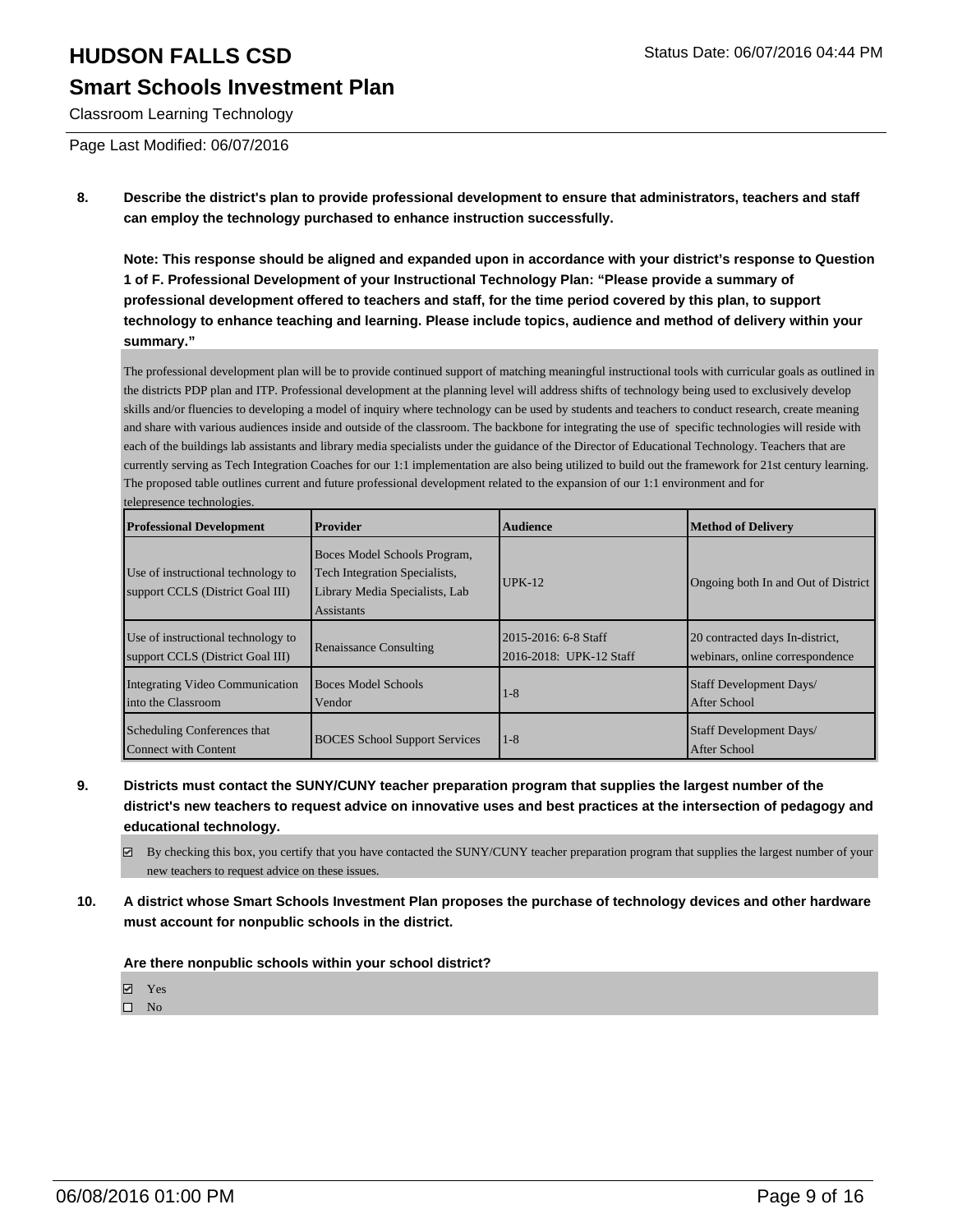### **Smart Schools Investment Plan**

Classroom Learning Technology

Page Last Modified: 06/07/2016

**10a. Describe your plan to loan purchased hardware to nonpublic schools within your district. The plan should use your district's nonpublic per-student loan amount calculated below, within the framework of the guidance. Please enter the date by which nonpublic schools must request classroom technology items. Also, specify in your response the devices that the nonpublic schools have requested, as well as in the in the Budget and the Expenditure Table at the end of the page.**

Kingsbury Seventh Day Adventist School is a non-public school that has a 2014-2015 enrollment of 9 students. Upon meeting with Alicia Biek, Principal, and subsequent conversation with her Board, it was agreed that the addition of 9 laptops at a \$250 cost per unit would allow for extended classroom use of technologies during the school day. HFCSD has agreed to purchase and allow these devices to remain at Kinsbury Seventh Day Adventist without the need to request permission to borrow. An agreement by HFCSD to maintain and service these devices by request was also made.

**10b. A final Smart Schools Investment Plan cannot be approved until school authorities have adopted regulations specifying the date by which requests from nonpublic schools for the purchase and loan of Smart Schools Bond Act classroom technology must be received by the district.**

 $\boxtimes$  By checking this box, you certify that you have such a plan and associated regulations in place that have been made public.

### **11. Nonpublic Classroom Technology Loan Calculator**

**The Smart Schools Bond Act provides that any Classroom Learning Technology purchases made using Smart Schools funds shall be lent, upon request, to nonpublic schools in the district. However, no school district shall be required to loan technology in amounts greater than the total obtained and spent on technology pursuant to the Smart Schools Bond Act and the value of such loan may not exceed the total of \$250 multiplied by the nonpublic school enrollment in the base year at the time of enactment. See:**

**http://www.p12.nysed.gov/mgtserv/smart\_schools/docs/Smart\_Schools\_Bond\_Act\_Guidance\_04.27.15\_Final.pdf.**

|                                       | 1. Classroom<br>Technology<br>Sub-allocation | 2. Public<br>Enrollment<br>$(2014 - 15)$ | 3. Nonpublic<br><b>Enrollment</b><br>$(2014 - 15)$ | l 4. Sum of<br>l Public and<br>l Nonpublic<br><b>Enrollment</b> | 5. Total Per<br>Pupil Sub-<br>lallocation | 6. Total<br>  Nonpublic Loan  <br>Amount |
|---------------------------------------|----------------------------------------------|------------------------------------------|----------------------------------------------------|-----------------------------------------------------------------|-------------------------------------------|------------------------------------------|
| Calculated Nonpublic Loan<br>l Amount | 2,189,224                                    | 2.240                                    | 9                                                  | 2,249                                                           | 973                                       | 2,250                                    |

- **12. To ensure the sustainability of technology purchases made with Smart Schools funds, districts must demonstrate a long-term plan to maintain and replace technology purchases supported by Smart Schools Bond Act funds. This sustainability plan shall demonstrate a district's capacity to support recurring costs of use that are ineligible for Smart Schools Bond Act funding such as device maintenance, technical support, Internet and wireless fees, maintenance of hotspots, staff professional development, building maintenance and the replacement of incidental items. Further, such a sustainability plan shall include a long-term plan for the replacement of purchased devices and equipment at the end of their useful life with other funding sources.**
	- $\boxtimes$  By checking this box, you certify that the district has a sustainability plan as described above.
- **13. Districts must ensure that devices purchased with Smart Schools Bond funds will be distributed, prepared for use, maintained and supported appropriately. Districts must maintain detailed device inventories in accordance with generally accepted accounting principles.**

 $\boxtimes$  By checking this box, you certify that the district has a distribution and inventory management plan and system in place.

**14. If you are submitting an allocation for Classroom Learning Technology complete this table. Note that the calculated Total at the bottom of the table must equal the Total allocation for this category that you entered in the SSIP Overview overall budget.**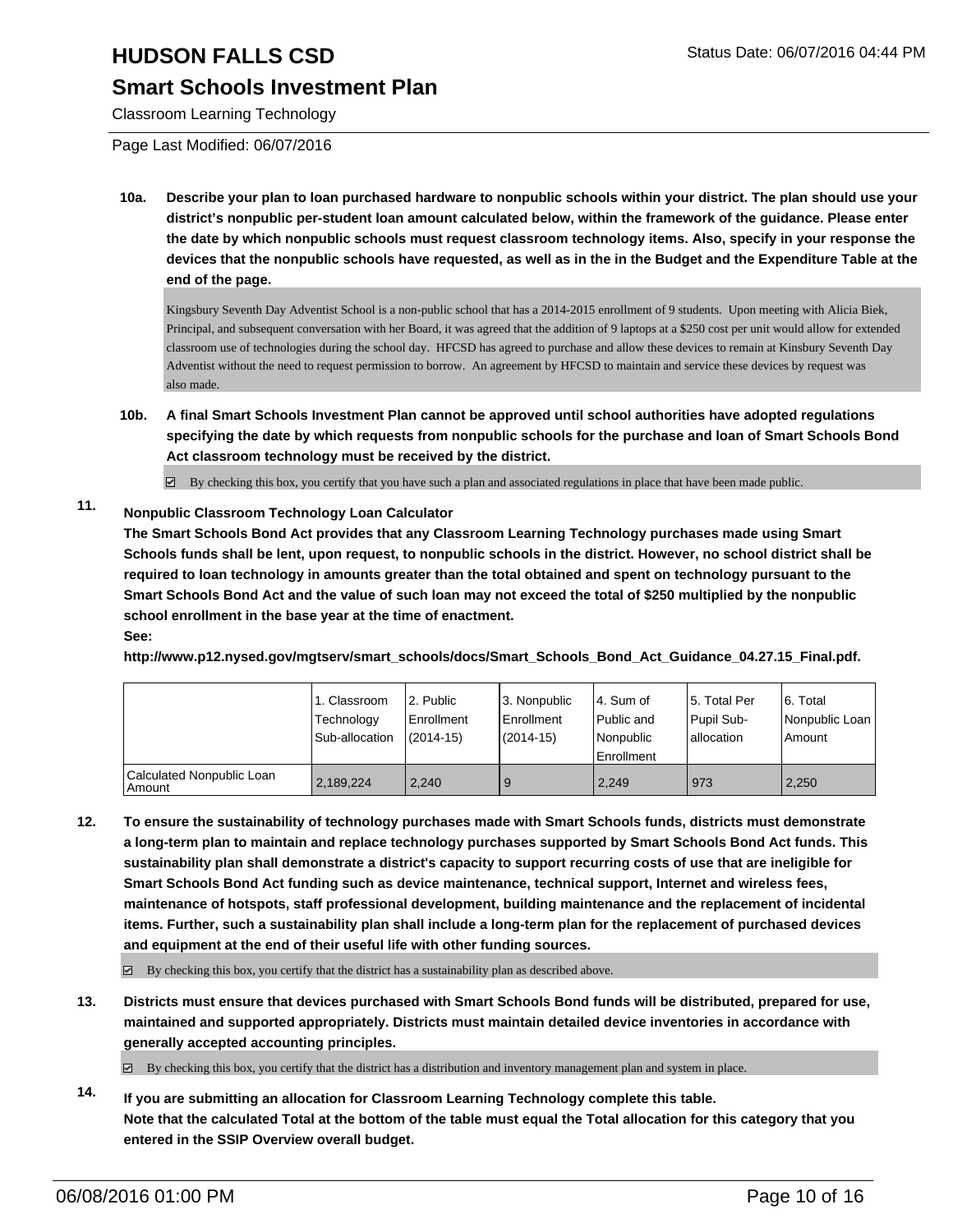## **Smart Schools Investment Plan**

Classroom Learning Technology

Page Last Modified: 06/07/2016

|                          | Sub-Allocation |
|--------------------------|----------------|
| Interactive Whiteboards  | 1,037,000      |
| <b>Computer Servers</b>  | 55,000         |
| <b>Desktop Computers</b> | 92,899         |
| <b>Laptop Computers</b>  | 787,950        |
| <b>Tablet Computers</b>  | 10,816         |
| <b>Other Costs</b>       | 205,559        |
| Totals:                  | 2,189,224.00   |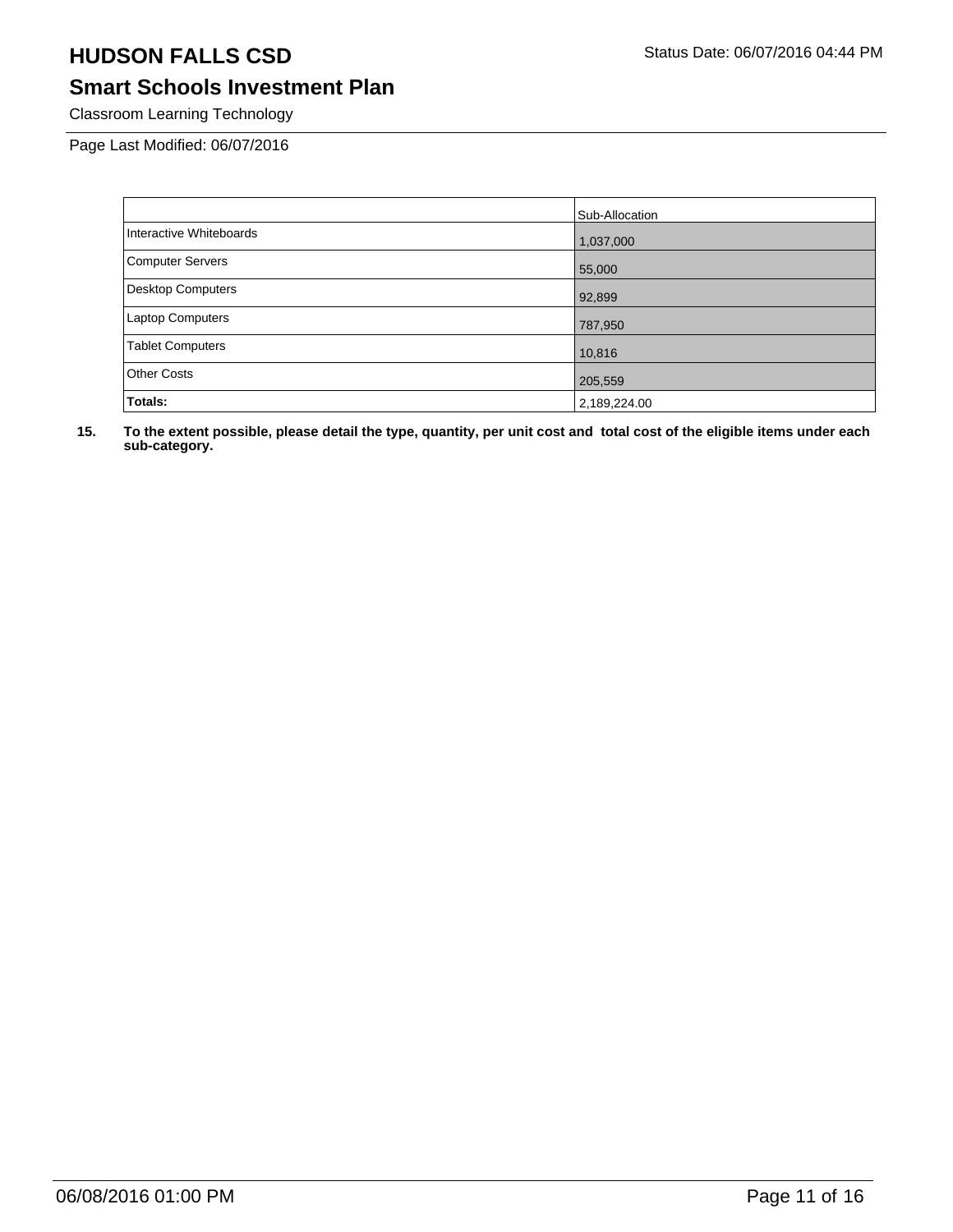## **Smart Schools Investment Plan**

Classroom Learning Technology

Page Last Modified: 06/07/2016

| Select the allowable expenditure<br>type.<br>Repeat to add another item under<br>each type. | Item to be Purchased                        | Quantity                | Cost per Item | Total Cost |
|---------------------------------------------------------------------------------------------|---------------------------------------------|-------------------------|---------------|------------|
| Interactive Whiteboards                                                                     | Smartboard 6000                             | 250                     | 4,148         | 1,037,000  |
| <b>Laptop Computers</b>                                                                     | <b>HP Chromebooks 11</b>                    | 3041                    | 250           | 760,250    |
| <b>Tablet Computers</b>                                                                     | <b>Android Tablet</b>                       | 52                      | 208           | 10,816     |
| <b>Desktop Computers</b>                                                                    | <b>Dell Desktop</b>                         | 260                     | 350           | 91,000     |
| <b>Desktop Computers</b>                                                                    | HP Sprout all in one computer               | 1                       | 1,899         | 1,899      |
| <b>Other Costs</b>                                                                          | Telepresence                                | $\overline{2}$          | 25,599        | 51,198     |
| <b>Other Costs</b>                                                                          | <b>Document Cameras</b>                     | 25                      | 275           | 6,875      |
| <b>Other Costs</b>                                                                          | <b>Flat Panel Displays</b>                  | $\overline{2}$          | 1,299         | 2,598      |
| <b>Other Costs</b>                                                                          | HP 3D Capture Stage                         | 1                       | 329           | 329        |
| <b>Other Costs</b>                                                                          | <b>3D Printer</b>                           | 3                       | 1,099         | 3,297      |
| <b>Other Costs</b>                                                                          | <b>HP DesignJet</b>                         | 1                       | 8,685         | 8,685      |
| <b>Other Costs</b>                                                                          | <b>3D Doodlers</b>                          | 10                      | 99            | 990        |
| <b>Other Costs</b>                                                                          | <b>Arduinos</b>                             | 5                       | 75            | 375        |
| <b>Other Costs</b>                                                                          | Robot Parade Activity Pack                  | $\overline{2}$          | 100           | 200        |
| <b>Other Costs</b>                                                                          | <b>Squishy Circuits</b>                     | 6                       | 25            | 150        |
| <b>Other Costs</b>                                                                          | Lego WeDo                                   | $\overline{2}$          | 750           | 1,500      |
| <b>Other Costs</b>                                                                          | <b>Makey Makey Classic</b>                  | 15                      | 50            | 750        |
| <b>Other Costs</b>                                                                          | <b>K'Nex Simple Machines</b>                | $\overline{2}$          | 350           | 700        |
| <b>Other Costs</b>                                                                          | Glowforge Laser Printer                     | $\overline{2}$          | 2,400         | 4,800      |
| <b>Computer Servers</b>                                                                     | HPE Proliant 256Gb-R Server                 | 4                       | 13,750        | 55,000     |
| <b>Laptop Computers</b>                                                                     | HP Chromebooks 14 Touchscreen               | 40                      | 300           | 12,000     |
| <b>Laptop Computers</b>                                                                     | HP Chromebooks 11 (nonpublic)               | 9                       | 250           | 2,250      |
| <b>Laptop Computers</b>                                                                     | HP Chromebooks 14                           | 50                      | 269           | 13,450     |
| <b>Other Costs</b>                                                                          | Chromebook Management Console<br>Licenses   | 3140                    | 30            | 94,200     |
| <b>Other Costs</b>                                                                          | VMWare software licensing for HPE<br>server | $\overline{\mathbf{4}}$ | 7,228         | 28,912     |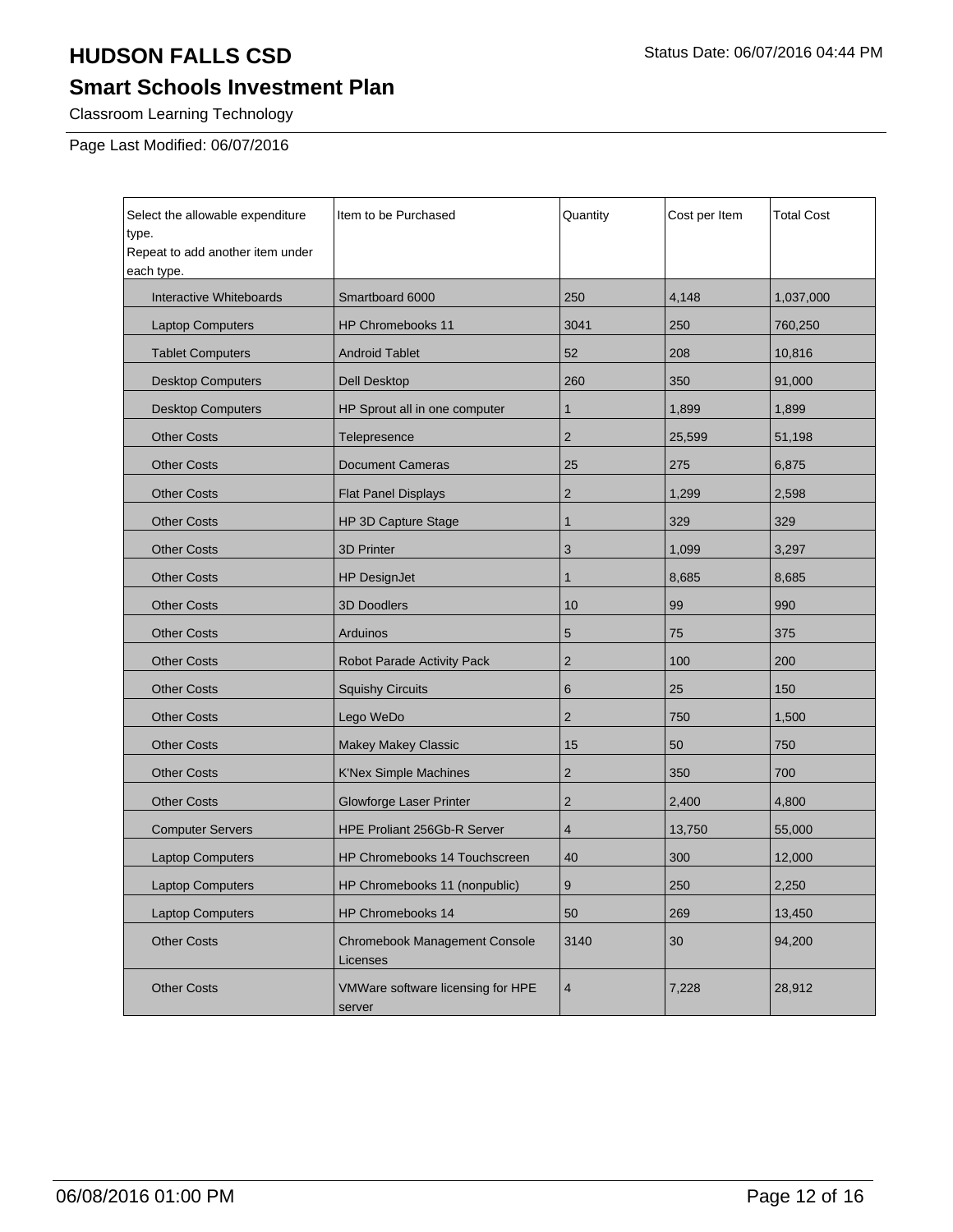### **Smart Schools Investment Plan**

Pre-Kindergarten Classrooms

Page Last Modified: 05/31/2016

**1. Provide information regarding how and where the district is currently serving pre-kindergarten students and justify the need for additional space with enrollment projections over 3 years.**

(No Response)

- **2. Describe the district's plan to construct, enhance or modernize education facilities to accommodate prekindergarten programs. Such plans must include:**
	- **Specific descriptions of what the district intends to do to each space;**
	- **An affirmation that pre-kindergarten classrooms will contain a minimum of 900 square feet per classroom;**
	- **The number of classrooms involved;**
	- **The approximate construction costs per classroom; and**
	- **Confirmation that the space is district-owned or has a long-term lease that exceeds the probable useful life of the improvements.**

(No Response)

**3. Smart Schools Bond Act funds may only be used for capital construction costs. Describe the type and amount of additional funds that will be required to support ineligible ongoing costs (e.g. instruction, supplies) associated with any additional pre-kindergarten classrooms that the district plans to add.**

(No Response)

**4. All plans and specifications for the erection, repair, enlargement or remodeling of school buildings in any public school district in the State must be reviewed and approved by the Commissioner. Districts that plan capital projects using their Smart Schools Bond Act funds will undergo a Preliminary Review Process by the Office of Facilities Planning.**

| Project Number |  |
|----------------|--|
| (No Response)  |  |

**5. If you have made an allocation for Pre-Kindergarten Classrooms, complete this table.**

**Note that the calculated Total at the bottom of the table must equal the Total allocation for this category that you entered in the SSIP Overview overall budget.**

|                                          | Sub-Allocation |
|------------------------------------------|----------------|
| Construct Pre-K Classrooms               | (No Response)  |
| Enhance/Modernize Educational Facilities | (No Response)  |
| Other Costs                              | (No Response)  |
| Totals:                                  |                |

| Select the allowable expenditure | Item to be purchased | Quantity      | Cost per Item | <b>Total Cost</b> |
|----------------------------------|----------------------|---------------|---------------|-------------------|
| type.                            |                      |               |               |                   |
| Repeat to add another item under |                      |               |               |                   |
| each type.                       |                      |               |               |                   |
| (No Response)                    | (No Response)        | (No Response) | (No Response) | (No Response)     |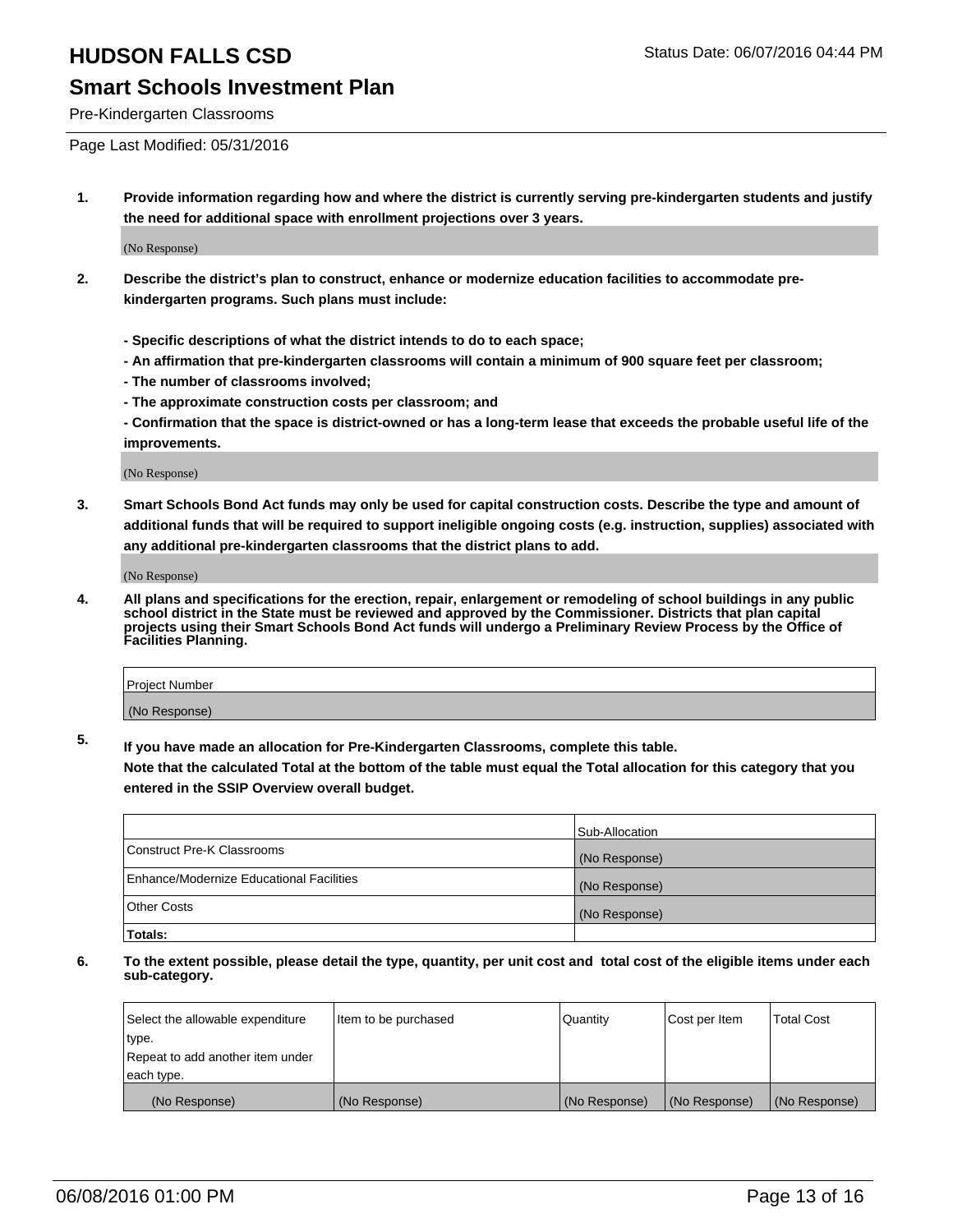### **Smart Schools Investment Plan**

Replace Transportable Classrooms

Page Last Modified: 02/22/2016

**1. Describe the district's plan to construct, enhance or modernize education facilities to provide high-quality instructional space by replacing transportable classrooms.**

(No Response)

**2. All plans and specifications for the erection, repair, enlargement or remodeling of school buildings in any public school district in the State must be reviewed and approved by the Commissioner. Districts that plan capital projects using their Smart Schools Bond Act funds will undergo a Preliminary Review Process by the Office of Facilities Planning.**

| Project Number |  |
|----------------|--|
| (No Response)  |  |

**3. For large projects that seek to blend Smart Schools Bond Act dollars with other funds, please note that Smart Schools Bond Act funds can be allocated on a pro rata basis depending on the number of new classrooms built that directly replace transportable classroom units.**

**If a district seeks to blend Smart Schools Bond Act dollars with other funds describe below what other funds are being used and what portion of the money will be Smart Schools Bond Act funds.**

(No Response)

**4. If you have made an allocation for Replace Transportable Classrooms, complete this table. Note that the calculated Total at the bottom of the table must equal the Total allocation for this category that you entered in the SSIP Overview overall budget.**

|                                                | Sub-Allocation |
|------------------------------------------------|----------------|
| Construct New Instructional Space              | (No Response)  |
| Enhance/Modernize Existing Instructional Space | (No Response)  |
| <b>Other Costs</b>                             | (No Response)  |
| Totals:                                        |                |

| Select the allowable expenditure | Item to be purchased | <b>Quantity</b> | Cost per Item | <b>Total Cost</b> |
|----------------------------------|----------------------|-----------------|---------------|-------------------|
| type.                            |                      |                 |               |                   |
| Repeat to add another item under |                      |                 |               |                   |
| each type.                       |                      |                 |               |                   |
| (No Response)                    | (No Response)        | (No Response)   | (No Response) | (No Response)     |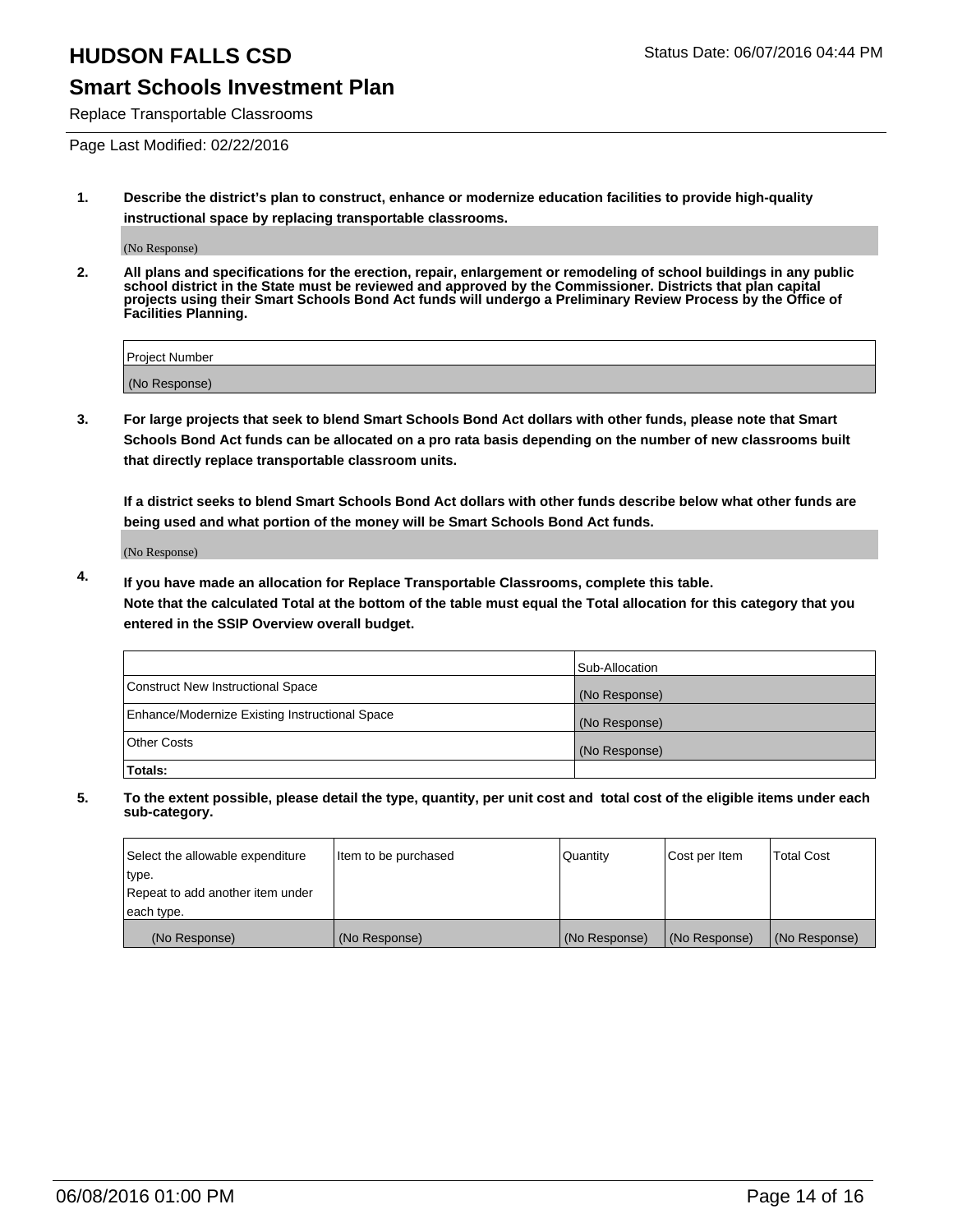### **Smart Schools Investment Plan**

High-Tech Security Features

Page Last Modified: 02/22/2016

**1. Describe how you intend to use Smart Schools Bond Act funds to install high-tech security features in school buildings and on school campuses.**

(No Response)

**2. All plans and specifications for the erection, repair, enlargement or remodeling of school buildings in any public school district in the State must be reviewed and approved by the Commissioner. Districts that plan capital projects using their Smart Schools Bond Act funds will undergo a Preliminary Review Process by the Office of Facilities Planning.** 

| Project Number |  |
|----------------|--|
| (No Response)  |  |

**3. Was your project deemed eligible for streamlined Review?**

□ Yes  $\hfill \square$  <br> No

**4. Include the name and license number of the architect or engineer of record.**

| Name          | License Number |
|---------------|----------------|
| (No Response) | (No Response)  |

**5. If you have made an allocation for High-Tech Security Features, complete this table.**

**Note that the calculated Total at the bottom of the table must equal the Total allocation for this category that you entered in the SSIP Overview overall budget.**

|                                                      | Sub-Allocation |
|------------------------------------------------------|----------------|
| Capital-Intensive Security Project (Standard Review) | (No Response)  |
| <b>Electronic Security System</b>                    | (No Response)  |
| <b>Entry Control System</b>                          | (No Response)  |
| Approved Door Hardening Project                      | (No Response)  |
| <b>Other Costs</b>                                   | (No Response)  |
| Totals:                                              |                |

| Select the allowable expenditure | Item to be purchased | Quantity      | Cost per Item | Total Cost    |
|----------------------------------|----------------------|---------------|---------------|---------------|
| type.                            |                      |               |               |               |
| Repeat to add another item under |                      |               |               |               |
| each type.                       |                      |               |               |               |
| (No Response)                    | (No Response)        | (No Response) | (No Response) | (No Response) |